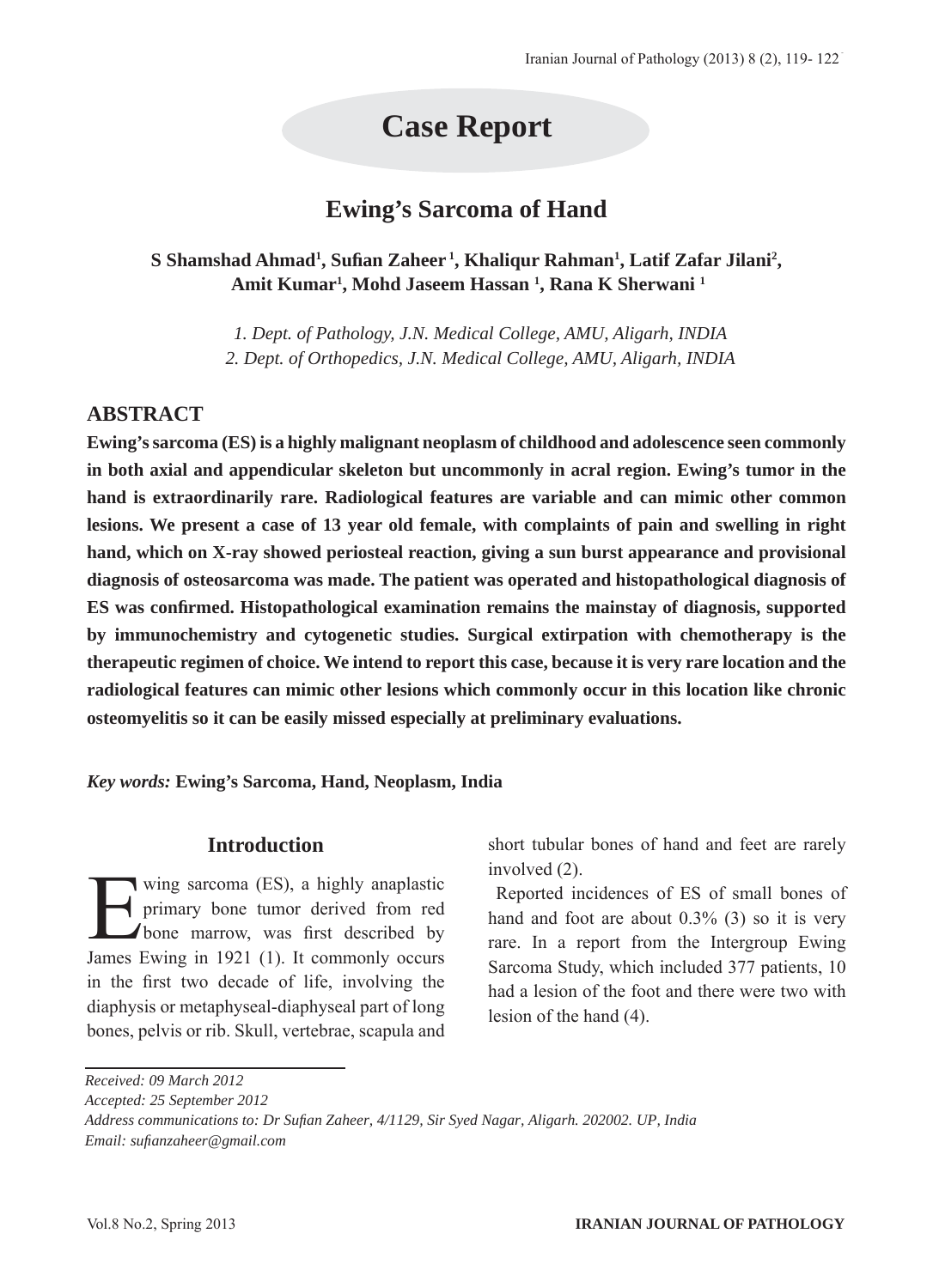#### 120 **Ewing's Sarcoma of Hand**

Pain and swelling are the main presenting features. Radiological features are similar to ES of long bones with some variations like expansion of bone with cystic spaces and absence of periosteal reaction. Pathological findings show small round cells with vacoulation in the cytoplasm, which are evidence of glycogen production. Immunochemistry and cytogentic analysis are important to differentiate it from other small round cell tumors (5). Lesions in the hand are prone to metastasize, but have an excellent prognosis with respect to survival rate and morbidity (6). Surgical extirpation along with chemotherapy is preferable for these distal lesions which avoids the side effects of radiotherapy in young patients (7).

A case report of 13 yr female with Ewing's sarcoma of hand is discussed because it is very rare location for this tumor and the radiological features can mimic other lesions which commonly occur in this location like chronic osteomyelitis so it can be easily missed especially at preliminary evaluations of the patient..

## **Case report**

A 13 year female presented to the orthopedics OPD with complaints of pain and swelling in the right hand for 15 months. Hemogram showed an Hb - 9.2 gm/dl, TLC -6800, DLC -  $P_{60}$ ,  $L_{36}$  and  $E_{04}$  as well as ESR as 54 mm in first h.

The swelling was small to start with and by the time patient presented to us there was a huge swelling of about  $10\times11$  cm involving the dorsal as well as ventral aspect of right hand present between the thumb and index finger (Fig. 1A). Overlying skin was stretched and shiny. Temperature over the swelling was raised and it was firm and tender. Movements were painful somewhat restricted. Plain radiographs showed-destructive lesion of the 2nd metacarpal with marked periosteal reaction, giving a sunray appearance and huge soft tissue component (Fig. 1B). A radiological diagnosis of osteosarcoma was provided**.** X ray chest and USG abdomen were unremarkable.



**Fig. 1-** Photographs shows presence of a huge swelling in the hand involving both the dorsal as well as ventral aspect of hand (A). X- Ray showing destructive lesion of the 2<sup>nd</sup> metacarpal with marked periosteal reaction, giving a sunray appearance and huge soft tissue component (B).

Fine needle aspiration (FNA) cytology, showed cellular smear with small round cells having scant amount of cytoplasm (Fig. 2A). Some of the cells were showing cytoplasmic vacoulation. A diagnosis of small round cell tumor with Ewing's sarcoma, small cell osteosarcoma and lymphoma as differentials was provided.

Incisional biopsy of the tumor showed small round cells arranged in sheets (Fig. 2B) and small islands, along intermixed second population of cells with comparatevily larger nuclei. The tumor cells showed PAS positive reaction (Fig. 2C). There was membranous positivity for CD 99 (Fig. 2D) and was negative for CD45 (LCA), TdT, CD3, and CD20 on Immunohistochemistry. A final diagnosis of Ewing's sarcoma was made. Below elbow amputation was planned. Intraoperatively a grayish white tumor involving the second metacarpal with soft tissue involvement was seen**.** It was sent to for histopathological evaluation where the diagnosis of Ewing's sarcoma was confirmed.

The patient was sent for chemotherapy where she is undergoing six cycles of chemotherapy and doing fine for last four months.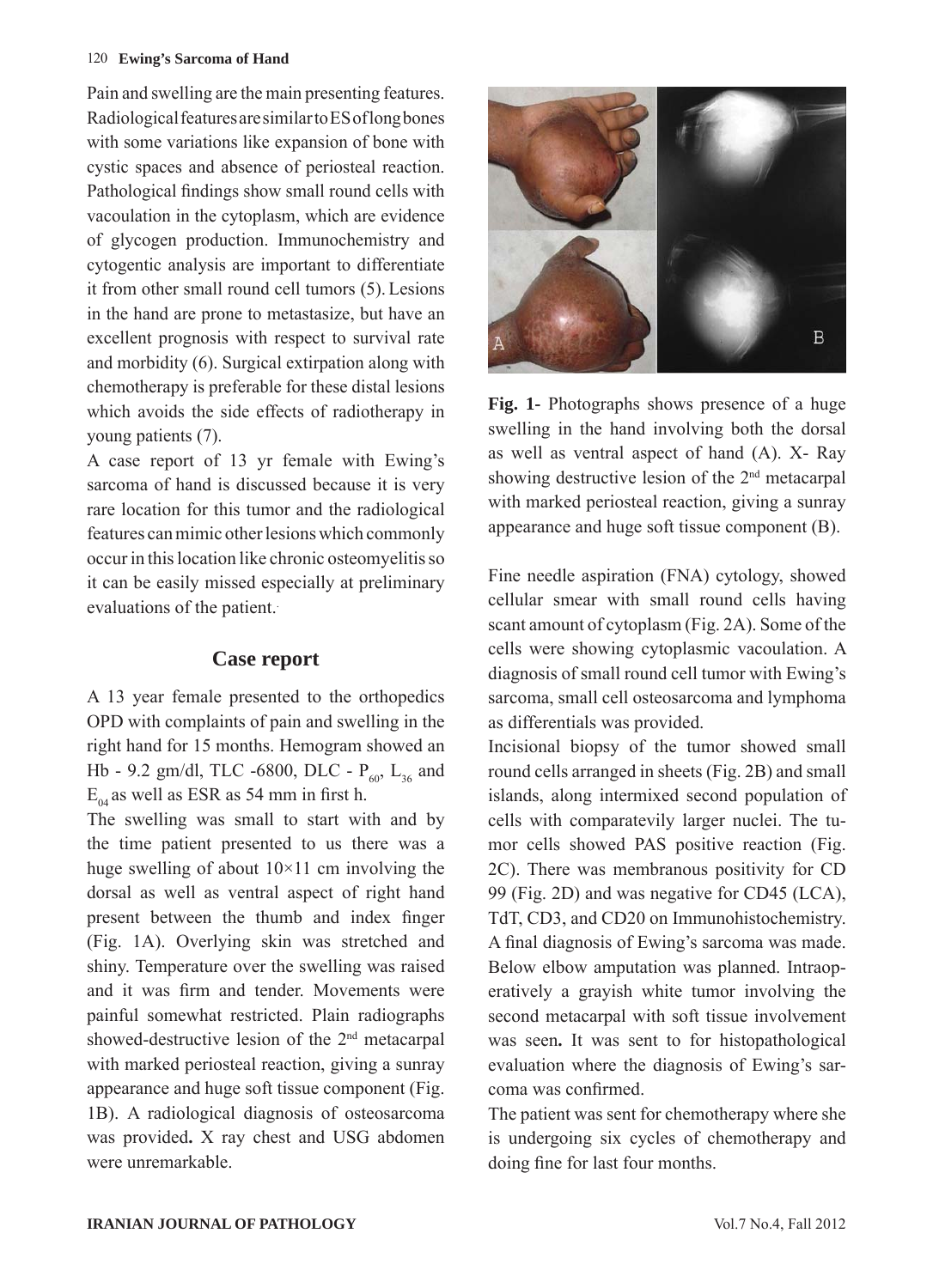

**Fig. 2**- Aspiration smear from the swelling shows small round cells having very scant amount of cytoplasm. Mitotic figures are appreciated (A;H&E, ×40). Section shows sheets of small round to oval nuclei with very scant cytoplasm (B; H&E,  $\times$ 40). They are showing presence of PAS positive reaction in their cytoplasm(C; PAS, $\times$ 40). Immunostaining showed positivity for CD99 (D; Immunostain,  $\times$ 40).

#### **Discussion**

Ewing's sarcoma is a highly malignant tumor derived from the bone marrow and is frequently diagnosed as a monostotic lesion in the diaphysis of long bones of the extremities. It occurs very rarely in small bones of hand and feet where the reported incidence is not more than 0.3% (3).

When occurring in hand, it is more common in metacarpal than in phalanges. In the present case the tumor aroused from the 2nd metacarpal bone of right hand. Patient usually presents with pain and swelling of the extremities. There may be fever, malaise, weight loss or night sweat and raised ESR or elevated LDH levels, and the condition is usually mistaken for a local infection including acute as well as chronic osteomyelitis (4, 8, 9).

Ewing's sarcoma of hand is extremely rare; by the year 1992 only 27 cases had been reported in English language medical literature. Review of data from the Intergroup Ewing's Sarcoma Study (IESS) shows that ES is rare in bones of the hands and feet. Only 12 of 377 evaluable patients in the first two IESS studies had a primary tumor in these small, distal bones. So ES of hand and foot can be easily missed out especially on clinical examination and radiological findings, and sometimes even on fine needle aspirate or histopathology it the sample material is scant, in which case it can be easily missed, until and unless the surgeon, radiologist and the pathologist keeps in mid this entity while evaluating this entity.

Radiological feature of ES of hand is variable and varies form permeative, mottling, and sclerotic to cystic lesion. The characteristic periosteal reaction is seen as onion skin appearance (5, 8), however sclerosis, soft mass and cystic change are surprisingly common in ES of small bones (8). In the present case, there was spiculated type of periosteal reaction that was perpendicular to the bone surface and masqueraded sun ray appearance of osteosarcoma making the radiological diagnosis difficult.